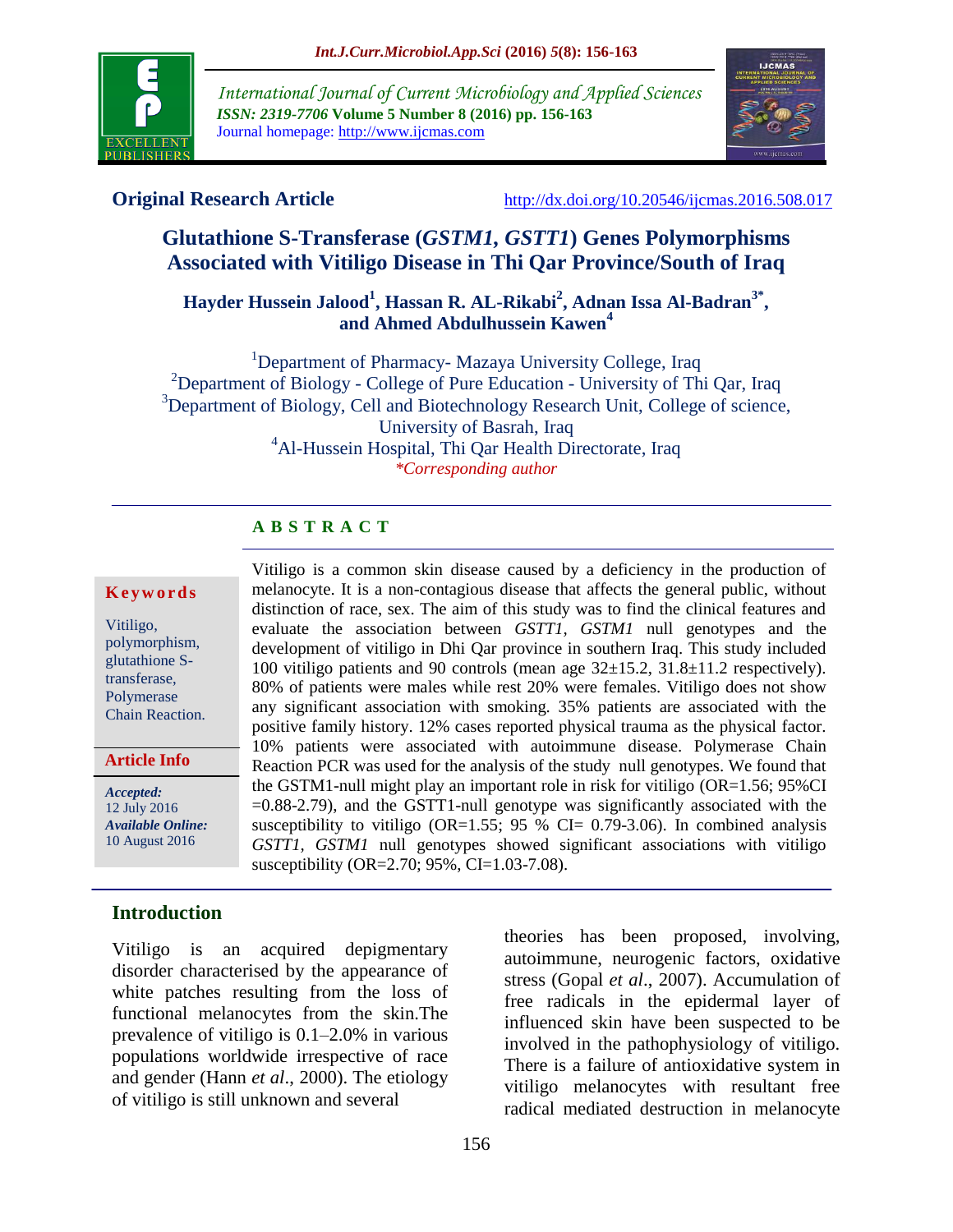(Hazneci *et al*., 2005). The glutathione Stransferase (GSTs) superfamily of genes consist of the largely expressed phase II isoenzymes involved in defense against oxidative stress. They can catalyze the detoxification of reactive-oxygen species and conjugation of glutathione to endogenous and exogenous electrophile substrates, thus detoxifying a variety of electrophilic compounds generated by damage to cells caused by reactive oxygen species (Nebert *et al*., 2004). The GSTS gene family consists of six subfamilies: Alpha (GSTA), Mu (GSTM), Omega (GSTO), Pi (GSTP), Theta (GSTT), and Zeta (GSTZ) (4). The GSTs gene polymorphisms (GSTM1 and GSTT1) were thought that they play a role in the susceptibility of several diseases such as asthma and rheumatoid arthritis (Yun *et al*., 2005). They were suggested to have a role in susceptibility of vitiligo (Abd Rabou *et al*., 2011; Uhm *et al*., 2007).

# **Subjects and Methods**

This study included 100 patients with vitiligo (80 males and 20 females). Their ages ranged from 1-72 years, attending the consultative clinic of dermatology of Al-Hussein Teaching Hospital in the province of Dhi Qar during the period from April 2012 to February 2013. The control group consist of 90 healthy subjects included 63 males and 27 females (1-65 years).

# **Blood Samples**

About 2.5 ml venous blood samples were collected into an EDTA vacutainer tubes used for genomic DNA extraction.

# **DNA Extraction**

Genomic DNA was extracted from peripheral blood leukocytes, using PK\SDS (Sambrook *et al*., 1989).

#### **DNA Amplification**

DNA amplification was done by multiplex polymerase chain reaction to investigate the presence or absence of the GSTM1, GSTT1 genes in the genomic DNA, and albumin gene as an internal control. The primers of GSTM1 gene were as follow: 5\-GAG GAA CTC CCT GAA AAG CTA AAG-3/ (forward) and 5\- CTC AAA TAT ACG GTG GAG GTC AAG-3/ (reverse). The GSTT1 gene was amplified with the following primers: 5/-TTC CTT ACT GGT CCT CAC ATC TC-3\ (forward) and  $5\$ TCA CCG GAT CAT GGC CAG CA-3/ (reverse). The primers of albumin gene are as follows: 5/- GCC CTC TGC TAA CAA GTC CTA C -3/ (forward) and 5/- GCC CTA AAA AGA AAA TCG CCA ATC -3/ (reverse).

PCR was carried out in a total volume of 25 μl with 5 µl of DNA, 1 μl of each of GSTM1, GSTT1 and albumin primer, 5 µl master mix, 9 µl distal water. The amplification conditions were initial denaturation at  $95^{\circ}$ C for 5 minutes followed by 30 cycles of denaturation at  $94^{\circ}$ C for 1 minute, annealing at  $58^{\circ}$ C for 1 minute, extension at  $72^{\circ}$ C for 1 minute, and final extension at  $72^{\circ}$ C for 10 minutes.

# **Statistical Analysis**

Statistical analysis of the this study was conducted, using the mean, standard deviation, chi-square test and odd ratio test with 95% confidence intervals (95% CI) by SPSS V.17.

#### **Results and Discussion**

#### **Clinical Results**

In present study, clinical features were demonstrated in table- 1. The mean age of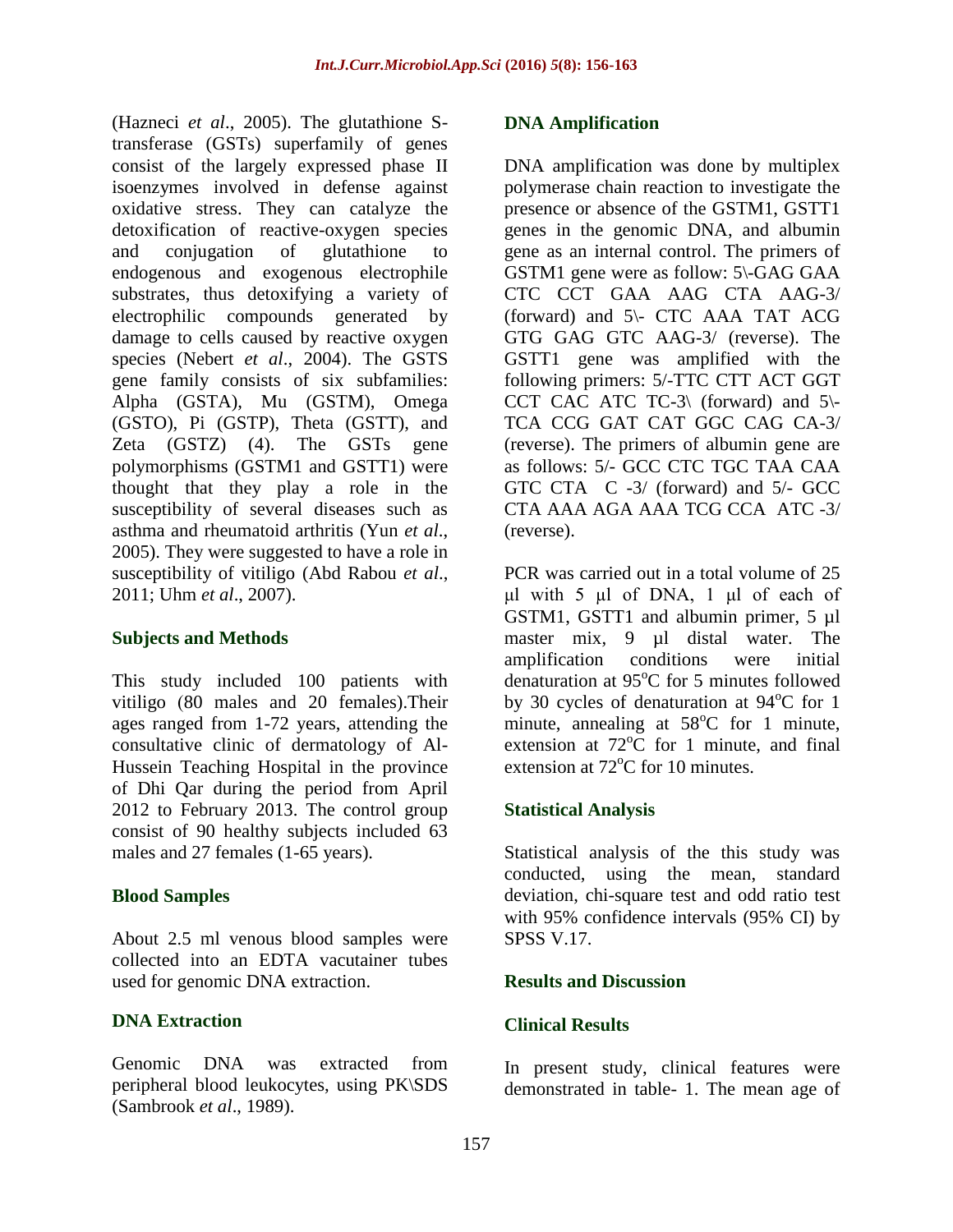vitiligo patients and controls group was  $32\pm15.2$  and  $31.8\pm11.2$  respectively. On the other hand the mean onset was  $20.8 \pm 13.8$ of patients. Out of 100 patient 80% were male while 20% female. 33 % patients were smoker while 67% were non smoker. 35% patients had family history of vitiligo while the rest 65 % had no family history. 12 % of cases development vitiligo as a results of trauma (Koebner phenomenon) and 10 % of cases are associated with autoimmune disease.

# **Laboratory Results**

Table (2) shows the association between GSTM1 and GSTT1 deletion and vitiligo. Amplified products (GSTM1: 216 bp; GSTT1: 480 bp; Albumin; 350 bp) were then analyzed electrophoretically on an ethidium bromide-stained 2% agarose gel [Fig. 1]. In this study, the frequencies of GSTM1 null genotype and GSTT1 null genotype in vitiligo patients were significantly compared with the controls  $(OR = 1.56, 95\% \text{ CI} = 0.88 - 2.79), (OR =$ 1.55,95% CI =  $0.79 - 3.06$ ), respectively. In combination analysis with both genes, the results suggested significant association of vitiligo risk with both GSTM1 \ GSTT1 null genotypes (OR=2.70, 95% CI=1.03 – 7.08).

The mean age of vitiligo patients and controls group was  $32\pm 15.2$  and  $31.8\pm 11.2$  respectively with statistical significant between two groups  $(P=0.047)$ . Vitiligo was found to be more common among the age group of 20-29 years of age. On the other hand the mean onset was  $20.8 \pm 13$ . Further, the incidence of vitiligo was 76 % cases below 30 year of age as compared to a low incidence of 24% in individuals over 30 years of age, which is in agreement with Ali *et al*., (2010) who found the onest of vitiligo was generally at less than 30 years in age. Also Liu *et al*., (2010) report that 73% of their patients were under the age of 30. Likewise, Singh *et al*., (Singh *et al*., 1985) report that 75% of the patients in their series were between 10 and 39 years old. This finding means more and more younger people are getting affected with this disorder.

Although vitiligo affects both sexes equally (Alkhateeb *et al*., 2003), most of the studies show a female preponderance (Akrem *et al*., 2008). A male preponderance observed in our study. This is in agreement with Handa and Kaur, (Handa *et al*., 1999) who found a predominance of males in their patients. The observed male preponderance can be explained by their exposure to occupational pollutants during work.

Vitiligo does not show any significant association with smoking $(P=0.10)$ . This is in agreement with Ali *et al*., (2010) and Usha, S. and Pandey (2011) who found no statistical significant between vitiligo and smoking.

A positive family history was reported in 35 % cases in our study, which is agreement with the findings of Boisseau-Garsaud (2000) who found 30% of vitiligo patient have positive family history, which is higher than other studies that reported 17.8%, 22%,20% (13,15,17) respectively. Otherwise our study is lower than Alzolibani (2009) who found 56.8 % of vitiligo patient have positive family history. This is indicates to the role of genetic factors in the pathogenesis of vitiligo.

We observed Kobner phenomenon in 12 % of patients. This was similar to that of Handa and Dogra (11.3%). This prevalence is lower than 33.33% and 24.6% reported by Ali *et al*., (2010) and Raju *et al.,* (2011) respectively.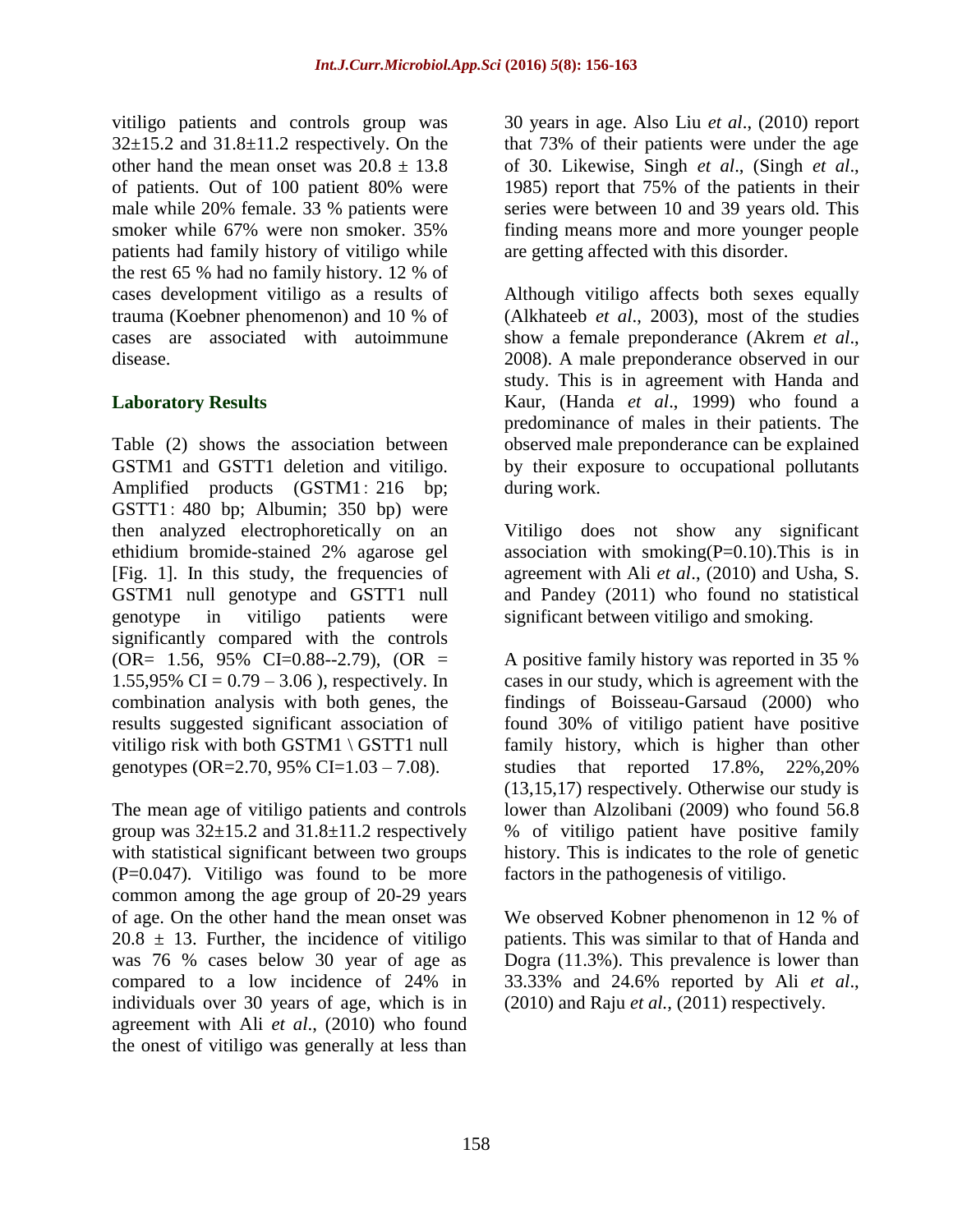| <b>Clinical features</b>          | <b>Patient</b>  | <b>Controls</b> | P. value                 |
|-----------------------------------|-----------------|-----------------|--------------------------|
|                                   | $N=100$         | $N=90$          |                          |
| Average age (year, mean $\pm$ SD) | $32+15.2$       | $31.8 \pm 11.2$ |                          |
| Onset age (year, mean±SD)         | $20.8 \pm 13.8$ | --              |                          |
| <b>Gender</b>                     |                 |                 |                          |
| Male                              | 80 (80%)        | 63 (70%)        | 0.11                     |
| Female                            | 20 (20%)        | 27 (30%)        |                          |
| Total                             | 100 (100%)      | 90 (100%)       |                          |
| <b>Smoking</b>                    |                 |                 |                          |
| Smoker                            | 33 (33%)        | 20 (22.22%)     | 0.10                     |
| No smoker                         | 67 (67%)        | 70 (77.78%)     |                          |
| Total                             | 100 (100%)      | 90 (100%)       |                          |
| family history                    |                 |                 |                          |
| Positive family history           | 35 (35%)        | $-$             | $- -$                    |
| Negative family history           | 65 (65%)        | $-$             | $-$                      |
| Total                             | $100(100\%)$    |                 |                          |
| Koebner phenomenon                |                 |                 |                          |
| Yes                               | 12(12%)         | $-$             | $-$                      |
| N <sub>o</sub>                    | 88 (88%)        | $-$             | $-$                      |
| Total                             | 100 (100%)      |                 |                          |
| <b>Associated disease</b>         |                 |                 |                          |
| Diabetes mellitus                 | 5(5%)           | $-$             | $-$                      |
| Thyroid                           | 3(3%)           | --              | $-$                      |
| Rheumatoid arthritis              | $1(1\%)$        | --              | $-$                      |
| Alopecia areata                   | 1(1%)           | $-$             | $\overline{\phantom{m}}$ |
| None                              | 90 (90%)        |                 |                          |
| Total                             | $100(100\%)$    |                 |                          |

**Table.1** Clinical characteristics of 100 vitiligo patients and 90 healthy controls

P.value  $< 0.05$  significant\*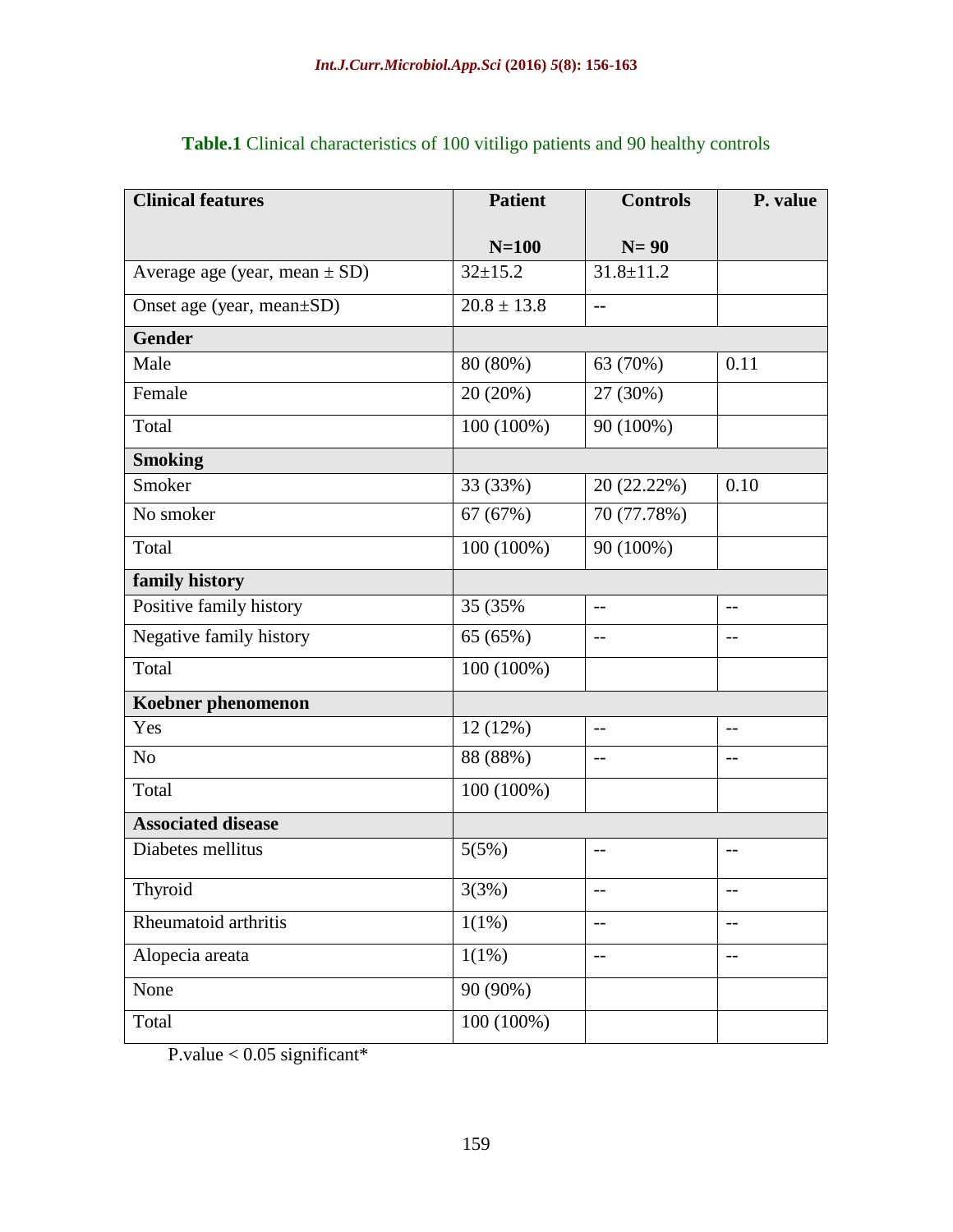| <b>GSTM1 Genotypes</b>    | Control $(N=90)$ | Patients (N=100)  | <b>OR</b> | CI 95%        |
|---------------------------|------------------|-------------------|-----------|---------------|
| $GSTM1$ Present $(+)$     | 46 (%51.11)      | 40 (%40)          | 1.0       |               |
| $GSTM1 Null$ (-)          | 44 (%48.49)      | 60 (% 60)         | 1.56      | $0.88 - 2.79$ |
| <b>Total</b>              | 90 (100%)        | 100 (100%)        |           |               |
| <b>GSTT1 Genotypes</b>    | Control (NO=90)  | Patients (NO=100) | <b>OR</b> | $CI$ 95%      |
| $GSTTI$ Present $(+)$     | 72 (%80)         | 72 (%72)          | 1.0       |               |
| <b>GSTT1 Null (-)</b>     | 18 (%20)         | 28 (%28)          | 1.55      | $0.79 - 3.06$ |
| <b>Total</b>              | 90 (100%)        | 100 (100%)        |           |               |
| <b>Combined genotypes</b> | Control (NO=90)  | Patients (NO=100) | <b>OR</b> | CI 95%        |
| $GSTMI(+)$ , $GSTTI(+)$   | 36 (40%)         | 30 (30%)          | 1.0       |               |
| $GSTM1(-), GSTT1(-)$      | 8 (8.89%)        | 18 (18%)          | 2.70      | $1.03 - 7.08$ |
| <b>Others</b>             | 46(51.11)        | 52 (52%)          |           |               |
| <b>Total</b>              | 90 (100%)        | 100 (100%)        |           |               |

**Table.2** Frequencies of the genotypes of GSTM1 and GSTT1 among the patients and controls and the associations with risk of vitiligo

95% CI, Confidence Interval; OR, Odds ratio.

**Fig.1** Polymerase chain reaction products were analyzed on 2% agarose gel.



**L** : DNA Ladder (1500 pb); **Lane 1**: GSTM1 & GSTT1 null genotype; **Lane 2,4,5**: GSTM1 null genotype; **Lane 3** : Normal (contain both genes); **Lane 6** : GSTT1 null genotype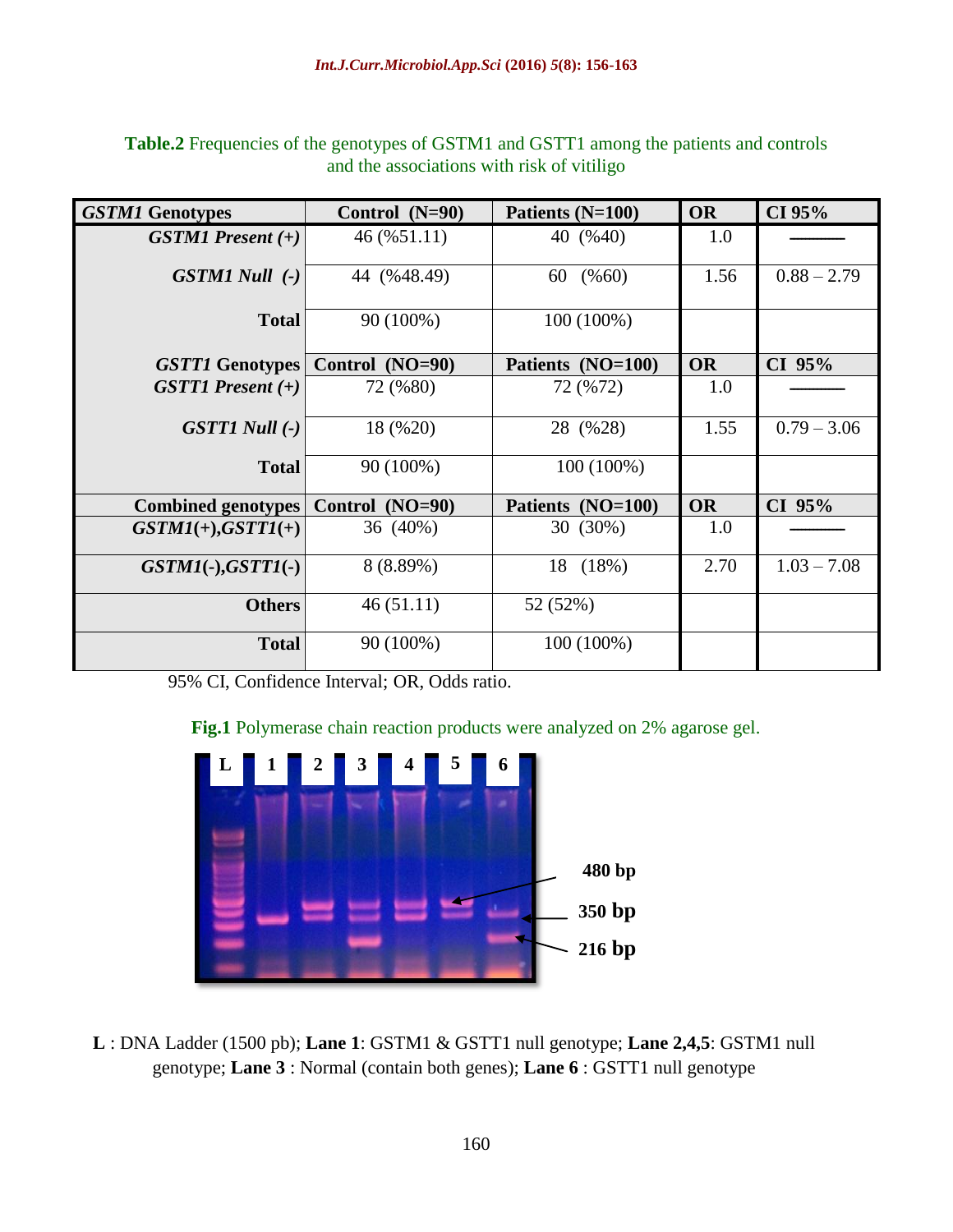This may be explained as due to release of antigens of injured melanocytes into the blood and production of antibodies against them resulting in further loss of melanocytes (Ramaiah *et al*., 1989).

In our study autoimmune diseases were seen in 10% cases. The association with diabetes mellitus was 5% followed by thyroid disease in 3% and 1% for each rheumatoid arthritis and alopecia areata patients. Huggins *et al*., (2006) reported 1-7% diabetes mellitus, Usha and Pandey, reported 1%,2% rheumatoid arthritis and alopecia areata respectively. Arycan *et al*., (2008) reported 4.4% thyroid disease.

In this study, we found that the GSTM1 and GSTT1 null genotype showed a significant association with vitiligo disorder. These results agreed with Liu *et al*., (2009) who suggested that the GSTT1-null genotype and GSTM1 null genotype association with susceptibility to vitiligo. Also the current study agreed with Uhm *et al.,* and Bassiouny and Khorshied (2013) as they showed significant associations between vitiligo and GSTM1-null genotype. But our results were different from Uhm *et al.,* and Bassiouny and Khorshied (2013) as they showed a non-significant associations between the disease and GSTT1-null genotype. On other hand Abd Rabou *et al.,* and Guarner *et al*., (2011) showed a non-significant associations between the disease and GSTT1 null genotype, and also GSTM1-null genotype, in contrast to the current study, which showed associations.

In combined analysis, both GSTM1-null and GSTT1-null genotypes showed highly significant association with vitiligo. These results agreed with the study by Liu *et al.,* and Abd Rabou *et al*., (2009) as they showed the same significant association. Also the present results agreed with the study by Uhm *et al.,* Bassiouny and Khorshied and Guarner *et al.,* and (2009, 2013) that showed a significant association of the disease with GSTM1 null/GSTT1 null type.

The GSTM1 and GSTT1 null genotype leading to impairment in the antioxidant system in vitiligo, this is in turn leading to excess free radical which causes destruction of melanocytes or dysregulation of melanogenesis and activates an autoimmune response (2011).

In conclusion, vitiligo is depigmenting disorder resulting from the loss of melanocyte in the skin. The pathogenesis of vitiligo is proposed to be associated with many factors as environmental and genetic factors. Vitiligo was found to be more common in the adulthood.Vitiligo was found to be associated trauma, autoimmune disease. The GSTM1 and GSTT1 null genotype play an important role in the pathogenesis of vitiligo. Null genotype of both genes increase a risk of the disease, because of the deficiency of the antioxidant system caused by the lack of GSTM1 and GSTT1 cannot be easily recovered.

# **References**

- Abd Rabou, F., Elserogy, H., Gheida, S., EL-Ashmawy, A. 2011. Glutathione S-Transferase Gene Polymorphisms (GSTM1 and GSTT1) in Vitiligo Patients. *Life Sci. J.,* 8(4): 785-792.
- Akrem, J., Baroudi, A., Aichi, T., Houch, F. and Hamdaoui, M.H. 2008. Profile of vitiligo in the south of Tunisia*. Int. J. Dermatol.,* 47: 670-674.
- Ali, R., Shasul Ahsan, M., Azad, M., Ashik Ullah, M.D., Bari, W., *et al*. 2010. Immunoglobuline levels of vitiligo patients. *Pak. J. Pharm. Sci.,* Vol.23, No.1, pp.97-102.
- Alkhateeb, A., Fain, P.R., Thody, A., Bennett, D.C. and Spritz, R.A. 2003. Epidemiology of vitiligo and associated autoimmune diseases in Caucasian probands and their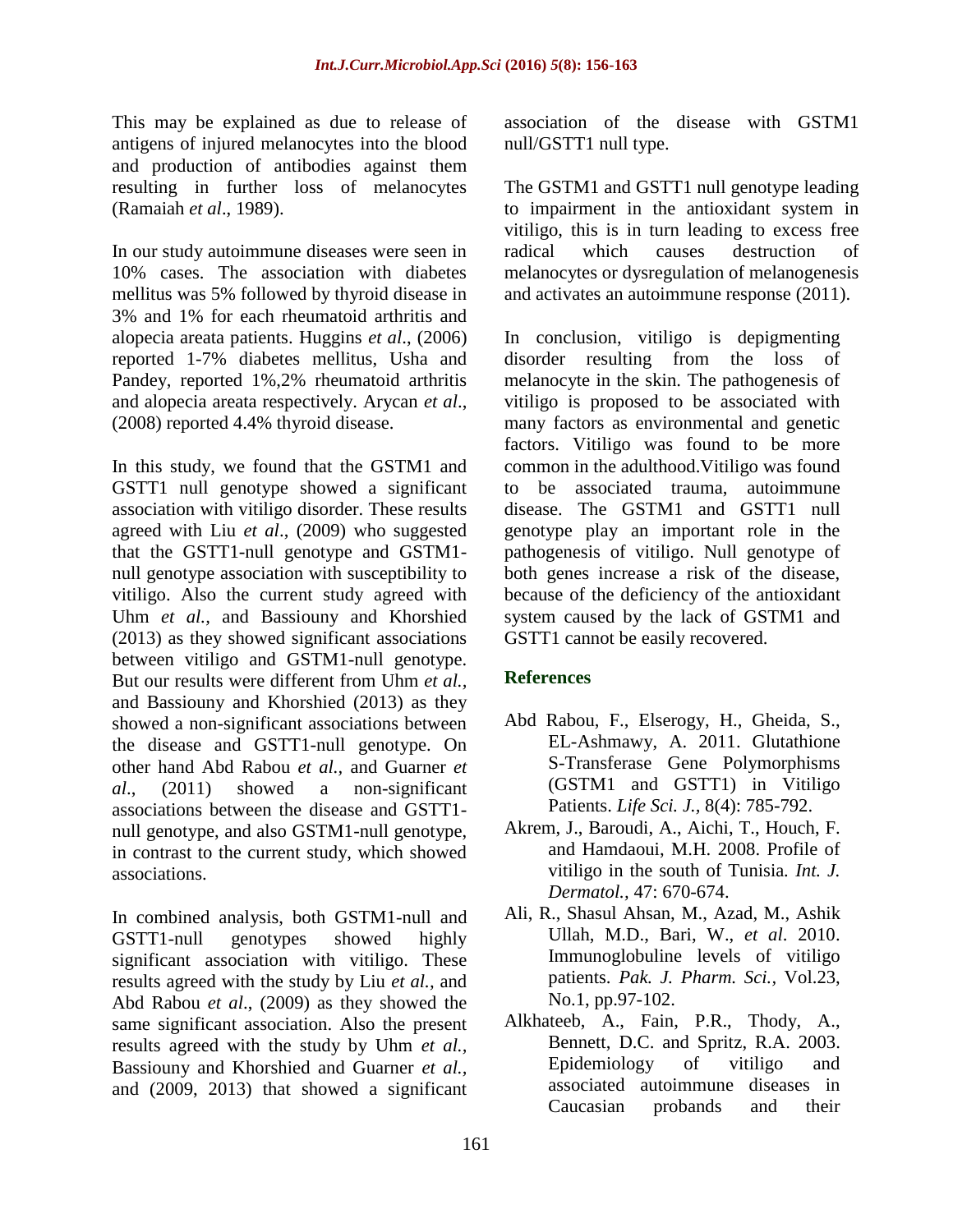relatives. *Pigment. Cell. Res.,* 16: 208- 214.

- Alzolibani, A. 2009. Genetic epidemiology and heritability of vitiligo in the Qassim region of Saudi Arabia. *Acta Dermatovenerol Alp Panonica Adriat.*  18(3): 119-125.
- Arycan, O., Koç, K., Ersoy, L. 2008. Clinical characteristics in113 Turkish vitiligo patients. *Acta Dermatoven,* APA Vol 17,No 3. 129-132.
- Bassiouny, D.A. and Khorshied, M.M. 2013. Glutathione S-transferase M1 and T1 genetic polymorphisms in Egyption with nonsegmental vitiligo. *Dermatol*., 38(2): 160-163.
- Boisseau-Garsaud, A., Garsaud, P., Cales-Quist, D., Helenon, R., Queneherve, C., Clair, R. 2000. Epidemiology of vitiligo in the French West Indies (Isle of Martinique). *Int. J. Dermatol.,* 39(1): 18-20.
- Gopal, K.V., Rama Rao, G.R., Kumar, Y.H., Appa Rao, M.V., Vasudev, P., Srikant. 2007. Vitiligo: a part of a systemic autoimmune process. *Indian J. Dermatol. Venereol. Leprol.,* 73: 162e5.
- Guarner, F., Asmundo, A., Sapienza, D., Cannavo, S. 2011. Glutathione Stransferase M1/T1 gene polymorphisms and vitiligo in a Mediterranean population. *Pigment Cell Res.,* 24: 731-733.
- Handa, S. and Kaur. I. 1999. Vitiligo: clinical findings in1436 patients. *J. Dermatol.*, 26: 653-657.
- Handa, S. and Dogra, S. 2003. Epidemiology of childhood vitiligo: a study of 625 patients from North India. *Pediatr. Dermatol.,* 20: 207- 221.
- Hann, S.K., Nordlund, J. 2000. Vitiligo. Blackwell Science, Oxford, UK.
- Hazneci, E., Karabulut, A.B., Ozturk, C., *et al*. 2005. A comparative study of superoxide dismutase, catalase, and

glutathione peroxidase activities and nitrate level in vitiligo patients. *Int J Dermatol.,* 44: 636-40.

- Huggins, R.H., Janusz, C.A., Schwartz, R.A. 2006. Vitiligo: A sign of systemic disease. *Indian J. Dermatol. Venereol. Leprol.,* 72: 68-71.
- Liu, J.B., Li, M., Yang, S., Gui, J.P., Wang, H.Y., Du, W.H., Zhao, X.Y., Ren, Y.Q., Zhu, Y.G., Zhang, X.J. 2005. Clinical profiles of vitiligo in China: an analysis of 3742 patients. *Clin. Exp. Dermatol.,* 30: 327–31.
- Liu, L., Li, C., Gao, J., Li, K., Gao, L., Gao, T. 2009. Genetic polymorphisms of glutathione S-transferase and risk of vitiligo in the Chinase population. *J. Invest Dermatol*., 129: 2646-2652.
- Nebert, D.W., Vasiliou, V. 2004. Analysis of the glutathione S-transferase (GST) gene family. *Hum. Genomics,* 1: 460–4.
- Raju, B.P., Sundar, P.K., Nagaraju, U., Bhat, V., Raveendra, L., Keshavalu, L. 2011. Characteristics of childhood vitiligo in Bangalore with special reference to associated ocular abnormalities. *J. Indian Soc. Teledermatol.,* 4: 1–10.
- Ramaiah, A., Puri, N. and Mojamdar, M. 1989. Etiology of vitilgo. A new hypothesis. *Acta. Dermatol. Venereol.,*  69: 323-326.
- Sambrook, K.J., Fritsh, E.F. and Maniatis, T. 1989. Molecular cloning laboratory manual, 2nd ed., Cold Spring Harbor Llaboratory Press. U.S.A.
- Shankar, D.S., Shashikala, K., Madala, R. 2012. Clinical patterns of vitiligo and its associated co morbidities: A prospective controlled cross-sectional study in South India. *Indian Dermatol. Online,* 3(2): 114–118.
- Singh, M., Singh, G., Kanwar, A.J., Belhaj, M.S. 1985. Clinical pattern of vitiligo in Libya. *Int. J. Dermatol.*, 24: 233–5.
- Singh, S,. Singh, U., Pandey, S.S. 2011.